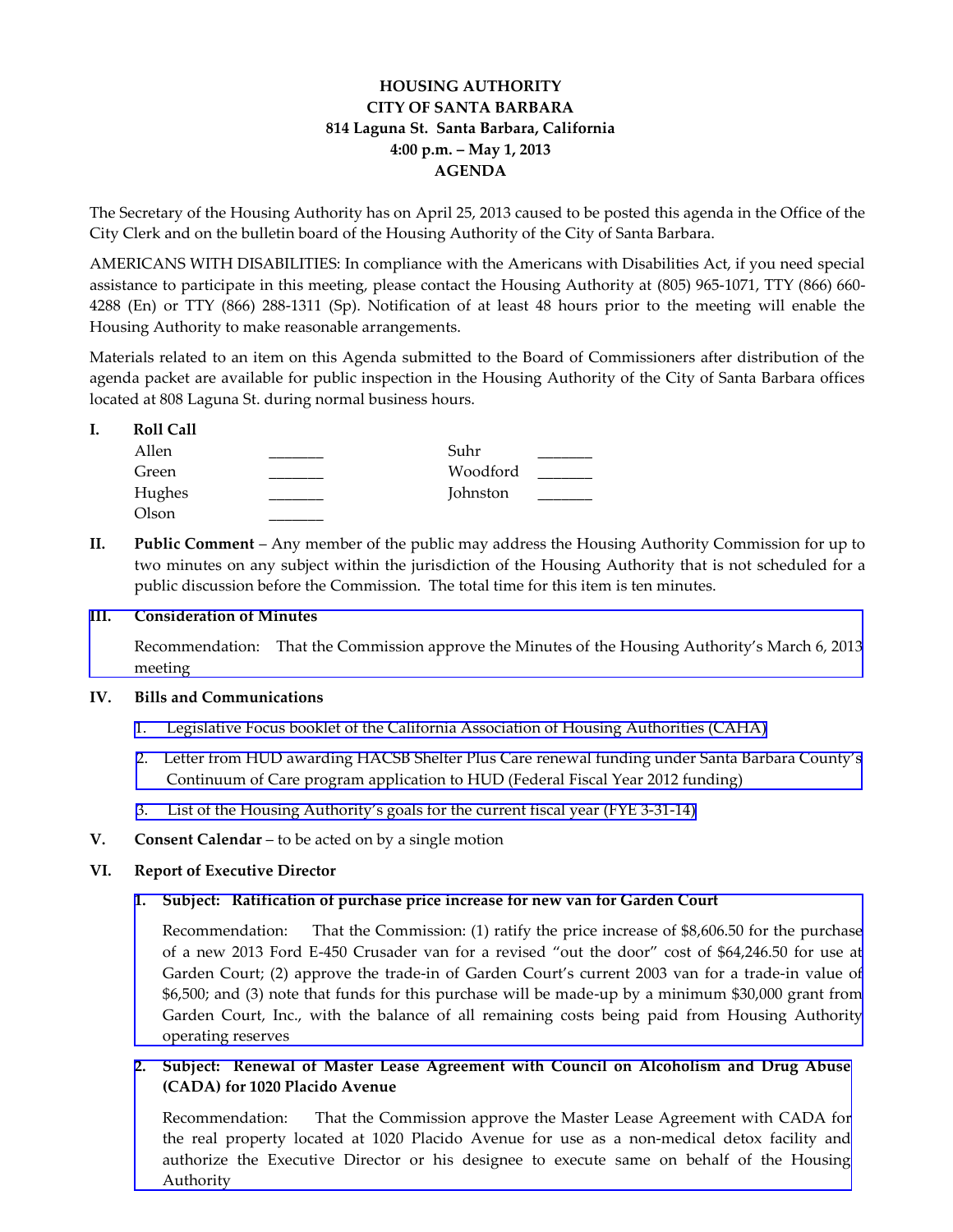### **3. Subject: Impacts of Federal Sequestration on Section 8 Housing Choice Voucher Program**

 [Recommendation: That the Commission receive a report from staff on the impacts of federal](http://www.hacsb.org/Library/agendas_minutes/2013/agenda_packet/Agenda_Packet_2013_05_01/item_VI_III_2013_05_01.pdf) sequestration on the Authority's Section 8 Housing Choice Voucher (HCV) program and approve staff's recommended action plan to manage the projected funding shortfall

# **4. Subject: Designation of SHIFCO (Villa Santa Fe) Senior Housing as a fully Non-Smoking Property**

[Recommendation: That the Commission: \(1\) hold a public hearing and take public comment on](http://www.hacsb.org/Library/agendas_minutes/2013/agenda_packet/Agenda_Packet_2013_05_01/item_VI_IV_2013_05_01.pdf)  staff's recommendation to rescind the exemption for in-place smokers at SHIFCO Senior Housing and; (2) approve staff's request to designate SHIFCO Senior Housing as a fully non-smoking property effective June 1, 2013

### **VII. Treasurer's Report**

## **1. Subject: Expenditure Resolution February, 2013**

 [Recommendation: That the Commission adopt a resolution setting forth costs incurred and](http://www.hacsb.org/Library/agendas_minutes/2013/agenda_packet/Agenda_Packet_2013_05_01/item_VII_I_2013_05_01.pdf) payments made for the month of February, 2013

## **VIII. Committee Reports**

**IX. Unfinished Business**

### **X. New Business**

# **1. Subject: Status report on Housing Authority's Section 18 Public Housing Disposition Application with HUD and Resolution creating Housing Authority nonprofit instrumentality to be known as Santa Barbara Affordable Housing Group**

Recommendation: That the Commission: (1) receive an update on the Housing Authority's Section 18 disposition application to HUD for its HUD Assisted Public Housing inventory; and (2) adopt a [resolution creating a new nonprofit/instrumentality of the Housing Authority to be known as Santa](http://www.hacsb.org/Library/agendas_minutes/2013/agenda_packet/Agenda_Packet_2013_05_01/item_X_I_2013_05_01.pdf)  Barbara Affordable Housing Group (SBAHG) that will be the owner/buyer of the public housing units (AMP 3) to be disposed under HUD's Section 18 program

## **2. Subject: Return to Work Program Policy**

[Recommendation: That the Commission adopt a resolution incorporating Policy 2.4 Return to](http://www.hacsb.org/Library/agendas_minutes/2013/agenda_packet/Agenda_Packet_2013_05_01/item_X_II_2013_05_01.pdf) Work Program into the Authority's Manual of Policies and Procedures

# **3**. **Subject: Resident Services and Housing Management staffing related revisions to the Authority's Manual of Policies and Procedures**

Recommendation: That the Commission adopt a resolution approving amendments to the Authority's Manual of Policies and Procedures effective June 8, 2013 relative to: (1) Eliminating the [Resident Services Director position, Resident Services Supervisor position, and one Housing](http://www.hacsb.org/Library/agendas_minutes/2013/agenda_packet/Agenda_Packet_2013_05_01/item_X_III_2013_05_01.pdf) Management Specialist II position; (2) Updating the Director of Housing Management position description and changing its title to Director of Housing Programs; (3) Creating two new Housing Programs Analyst positions; and (4) Adjusting the City comparables and salary ranges for the Housing Management Supervisor and Leasing Agent positions.

## **4. Subject: [Section 8 Management Assessment Program \(SEMAP\) Certification for submittal to](http://www.hacsb.org/Library/agendas_minutes/2013/agenda_packet/Agenda_Packet_2013_05_01/item_X_IV_2013_05_01.pdf)  HUD for fiscal year ended 3-31-13**

Recommendation: That the Commission adopt a resolution approving the Authority's SEMAP form HUD-52648 for submittal to HUD for FYE 3-31-13